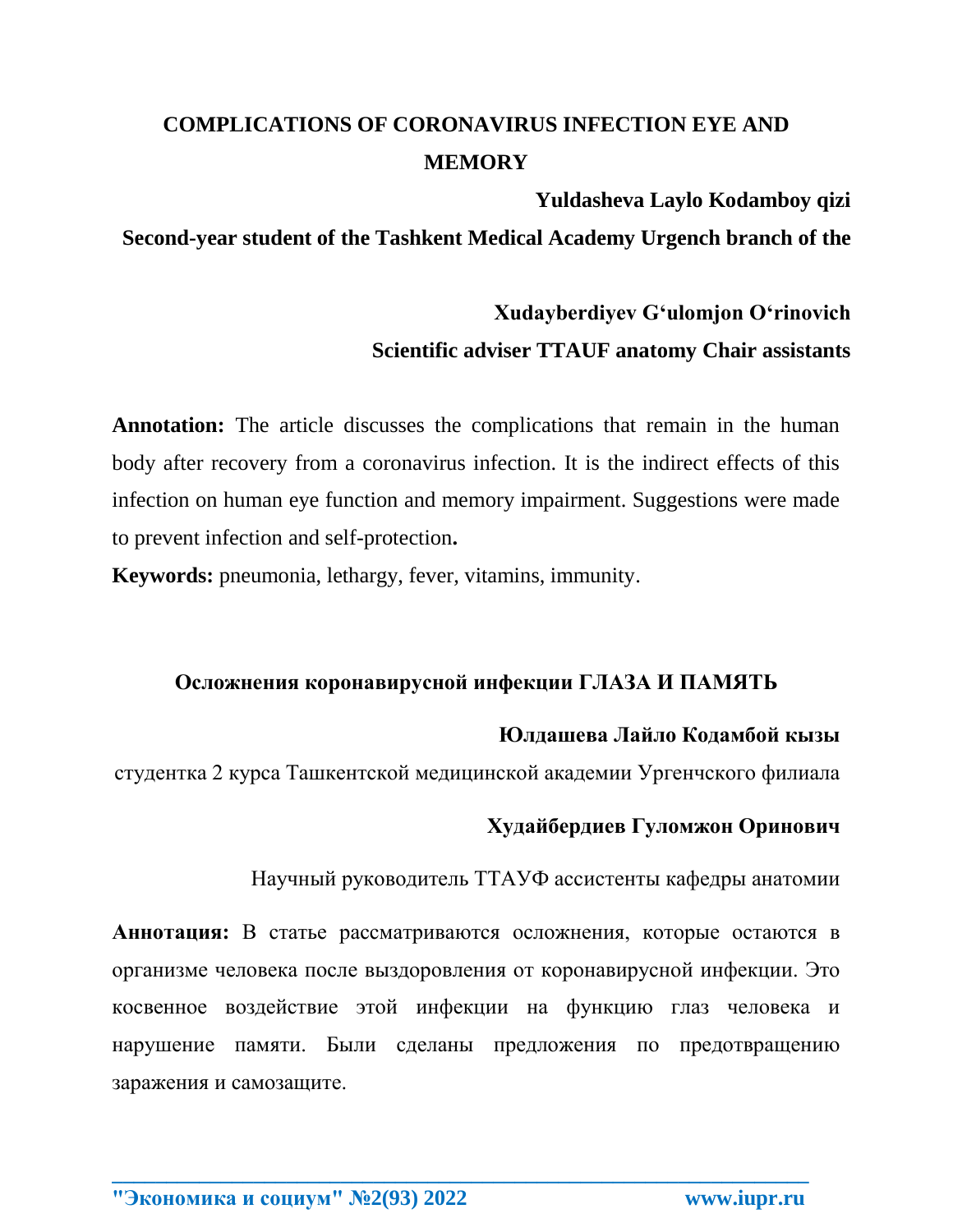**Ключевые слова:** пневмония, вялость, лихорадка, витамины, иммунитет.

To date, coronavirus infection has created the most complex and problematic situation on earth. Coronavirus infection (COVID-19) was first detected in 2019 in Wuhan, China, and spread globally, causing a coronavirus pandemic in 2019– 2020.Symptoms include fever, cough, and difficulty breathing. In some cases, there are muscle aches, sputum secretions and sore throats. Although most people infected with the virus have mild symptoms, in some patients the disease can lead to severe pneumonia and multiple organ failure. Among the diagnosed cases, the mortality rate averages 3.4 percent. The rate is 0.2 percent for those under the age of 20 and 15 percent for those over the age of 80. The World Health Organization has designated the 2019-2020 coronavirus epidemic as a pandemic and an international health emergency. By November 2021, more than 252 million people in more than 192 countries and territories had been infected with the virus, according to the World Health Organization; More than 5,090,000 people died of the disease, and more than 228 million were cured. This is definitely a very big indicator. It can be assumed that coronavirus infection does not directly affect organs other than the respiratory system and lung function. However, patients with mild or severe coronavirus infection often complain of odorlessness, incomplete sensation, flu, flu symptoms. Once the patient is cured, the infection leaves its complications. Doctors call this condition "long-lasting covid." According to the World Health Organization, these are "post-covid" symptoms. In some people infected with the coronavirus, this happens after three months. The symptoms last for at least two months and there is no definitive diagnosis, " said Janet Diaz, a spokeswoman for the World Health Organization. The U.S. National Institutes of Health has launched a \$ 470 million project to study and treat post-coronavirus symptoms.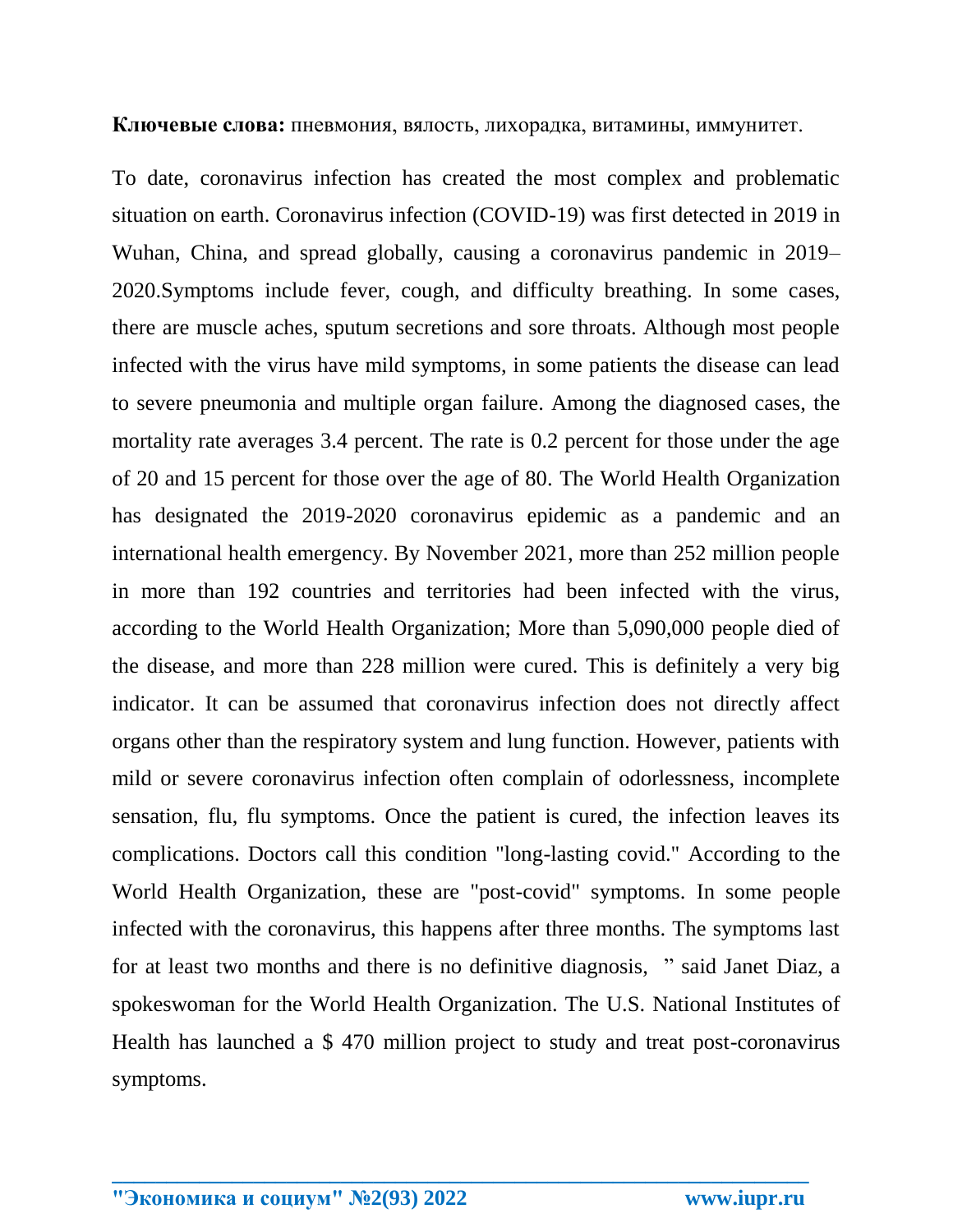In particular, the assistant of the anatomy department of the Urgench branch of the Tashkent Medical Academy, ophthalmologist Khudauberdiuev Gulomjon Orinovich, patients complained of decreased vision after coronavirus infection.If we examine such patients, before they become infected with the coronavirus, these people may have had little or no knowledge of the adverse effects on eye function or memory and other organ function. In other words, he did not follow the rules of reading a simple book, hygiene (he read a book on the bus, did not use a computer, telephones, in addition, there was a lack of vitamins in the body). In short, this aspect has been weakened.We know that when you are infected with an infectious disease, your immunity is stimulated and your ability to see, which is prone to the disease, is diminished. The disease accelerates the emergence process. The patient thinks that because of this coronavirus, my visual acuity is impaired or my memory is impaired. In fact, any disease in a person can be chronic or latent. Even if a person was not infected, the disease would have occurred much later.

Such patients also receive appropriate treatment, and the recovery of memory or visual function is slow.To quickly restore the memory to its previous state, it is recommended that:

- Exercise. It helps restore brain activity;

- New hobbies, puzzles, word and number games, memory-restoring exercises and reading help to restore cognitive function;

- use different notes to remind you how much and on what day you need to do the work for yourself;

- for example, make a list of things you need to do, you can use different notes and phone sounds;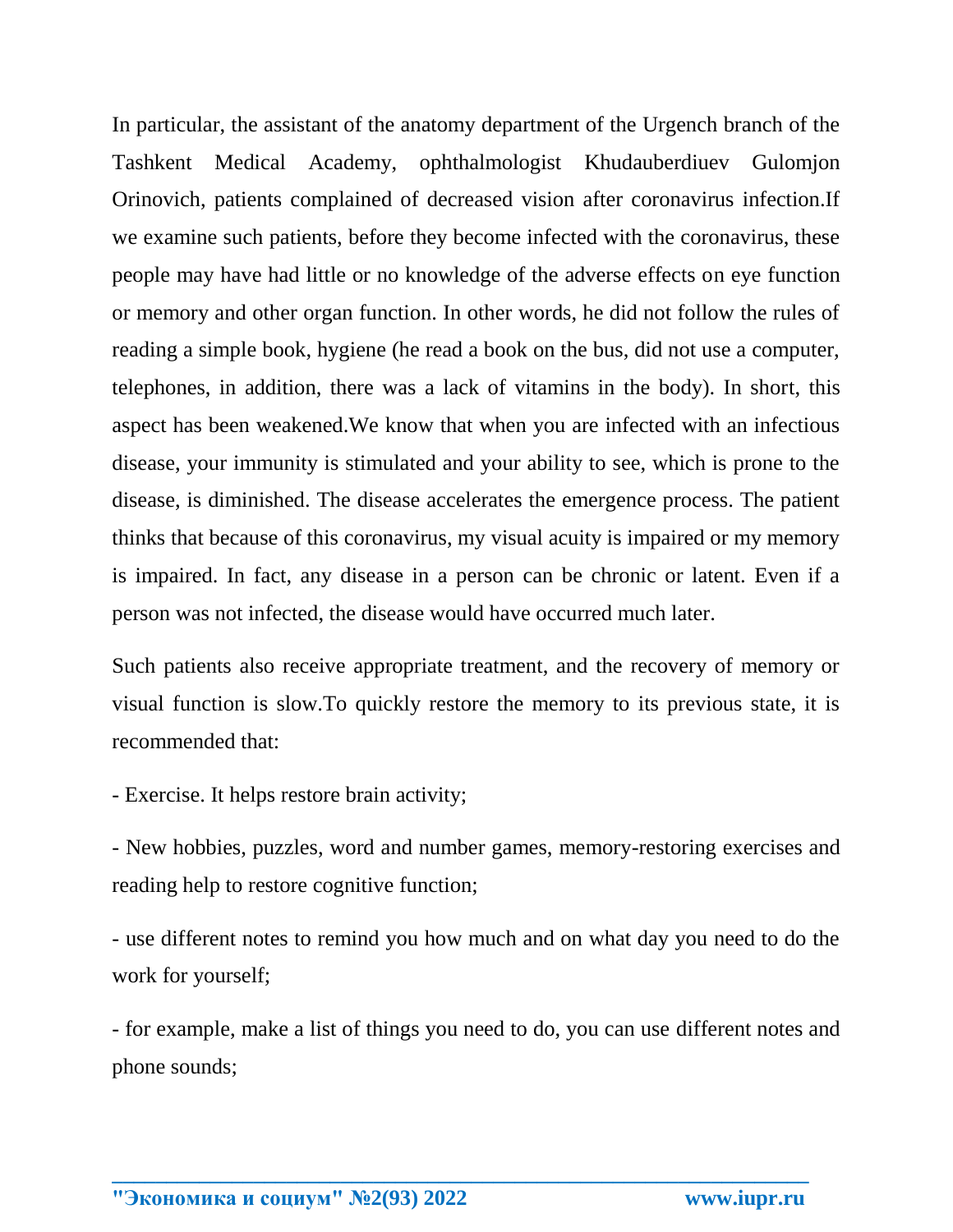- you need to divide your planned activities into separate actions so that they do not seem complicated and even impossible;

- Eat more vitamin-rich foods, fruits and vegetables Useful for eye function. When you go out, look away, not underfoot. Drink carrot juice as often as possible (every day if possible). Add 1-2 drops of olive oil to get the most out of carrot juice. It does not spoil its taste, it further enhances the positive effect of the juice. If you feel tired in your eyes, wash them with warm water. Try not to look at the computer, TV or smartphone screen until 2 hours before bedtime. try tratak. It helps the eyes and strengthens the memory. Sit in front of a small motionless object in the open (for example, candles). Focus your eyes and all your attention on it. Try not to blink. Detail the image of the object in your memory. Then close your eyes and focus on the distance between the eyebrows, keeping the image of the object in your brain as much as possible. Do this exercise for about 10 minutes. The goal of the exercise is to get a clear picture of the object in your memory until your eyes get tired. Our recommendation:

-Maximum prevention of coronavirus infection;

-First of all, follow the rules of wearing a mask, which many people consider normal; -frequent and thorough washing of hands with soap and running water, during and before and after meals, as well as before meals, toilets or contact with animals; if hand washing is not possible, treatment with alcohol disinfectants;

- Do not touch the face and eyes without washing your hands when coming from the street;

- Always treat mobile phones with alcohol-containing antiseptics at night, after work, as the device is often hand-held and placed too close to the face, taking into account that flu and other respiratory infections, including coronavirus carriers, can